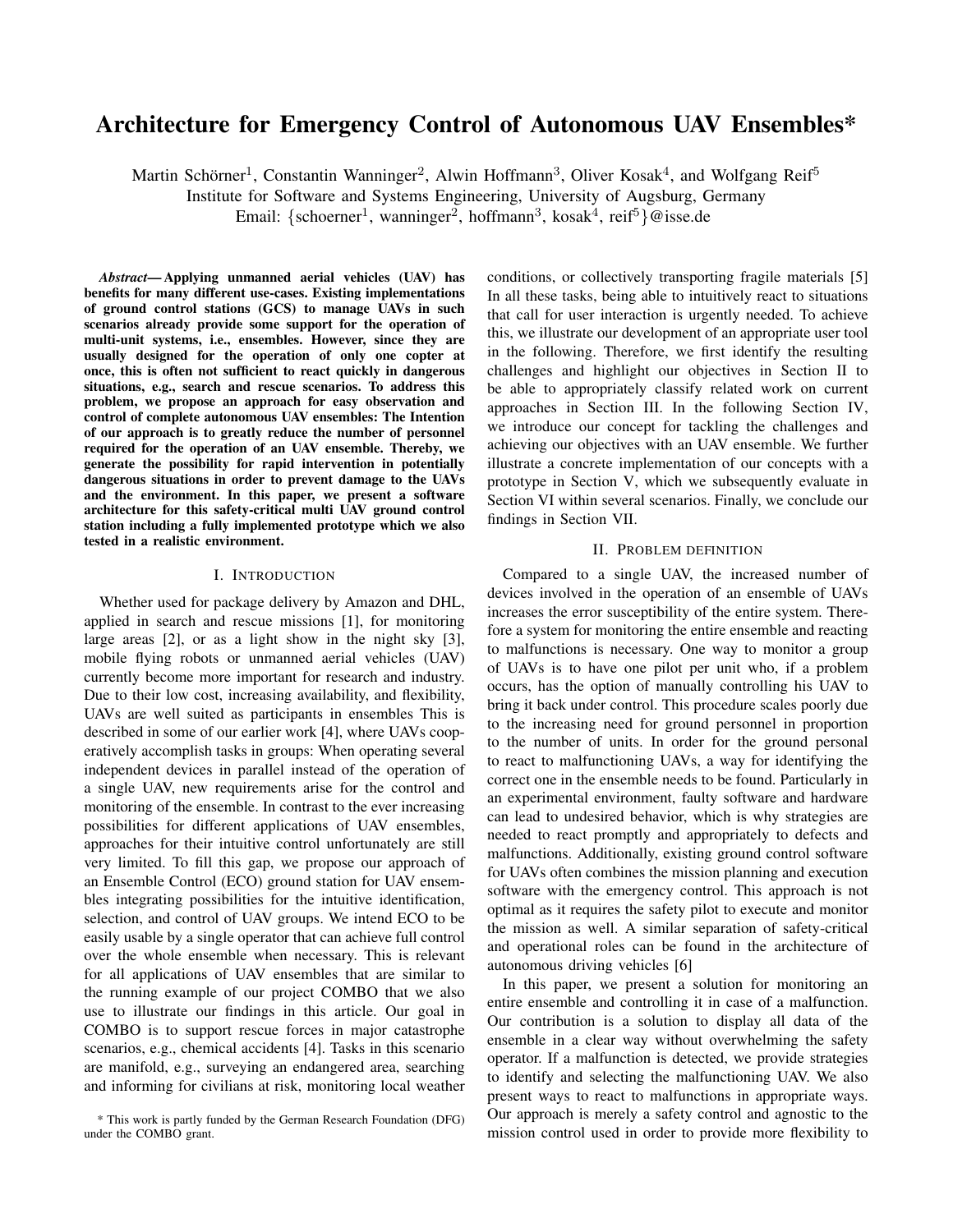the task of the ensemble. This also reduces the workload of the safety operator. Task definition and deduction, distinct from this paper, as well as synchronization mechanisms between UAVs in a multi-agent framework were presented in previous work [4].

## III. EXISTING SOLUTIONS FOR CONTROLLING UAVS

In conventional ground stations for the control of commercially available flight controllers, the status of UAVs can be queried and their parameters can be set in a graphical user interface. Examples are the software *QGroundControl* [7] or *APM Planner* [8]. Autonomous flights can also be planned and monitored using these tools. Often the interface is primarily designed for the use of one or only a few UAVs [9]. Paparazzi [10] is a combination of GCS software, flight controller and associated software. The system, which has been in existence since 2003, was designed for robustness and security from the outset. The correctness of the safetycritical parts of the flight controller code was formally proven and outsourced to a dedicated micro-controller of the flight control system [11].

The Fraunhofer Institute presents the *Karlsruhe Generic Agile Ground Station*, a GCS for various robot and sensor platforms [2], [12]. The system, which is designed for monitoring large or inaccessible areas, is operated by two pilots who are responsible for evaluating the transmitted image and sensor data and for controlling the individual mobile robots. Bürkle et al. [13] present a ground control solution for UAV swarms. Multiple operators monitor safetycritical aspects of the swarm as well as the mission status. The solution of Haque et al. [14] replaces the single laptop running a GCS software with a dedicated micro-controller to handle basic control of the UAV. A connected laptop is only used for the display of telemetry data and weather information. This architecture allows the operator to control the UAV even if the laptop fails.

The plugin for the ground control software *QGroundControl* developed by Dousse et al. [9] extends its functionality by the possibility to control more than 15 UAVs with a clearly arranged user interface. An operator selects the devices to be commanded and controls commands such as landing, an emergency stop or assigning manual control by a pilot's remote. The only task of the pilot is the manual control of the copters assigned to him by the operator. The operator thus takes over tasks for controlling and planning the mission as well as for emergency control of the copters in case of failure. With this approach, when a fault occurs, the operator must tell the pilot which copters he is controlling and the pilot must identify them by means of color markings [9]. For light shows with UAVs, Intel uses the self-developed UAV *Shooting Star*, which is controlled by a central software [3].

# IV. CONCEPT

In this section, concepts for controlling and monitoring groups of mobile flying robots are presented. Identifying individual members of a group and displaying their status is often essential for assigning tasks to the UAVs. Therefore,

concepts are presented that allow the identification and selection of a single or multiple participants of a group and to visualize the status of the ensemble. In addition, methods will be developed to reduce the time from the detection of an error to the initiation of an action to correct it or even to detect errors before they occur.

# *A. Overview of the status information of all UAVs*

Many problems can be detected by ground personnel even before they occur, if important status information of the UAVs is displayed live and in a concise way. This can be done because the information can be used to draw conclusions about errors that will occur soon. For example, if a pilot detects the low battery status of a UAV at an early stage, he can land it and replace either the battery or the entire UAV with another one before the battery voltage reaches a critical level. This problem can be avoided if all battery states are clearly displayed at runtime. It can also make it easier to identify the device with low battery status. A common solution to this is to attach piezo speakers to the UAVs, which generate an acoustic warning signal when the battery level is low. However this solution scales poorly, because with increasing swarm size the allocation of the warning signal to a UAV becomes more difficult. The display of parameters such as battery status and GPS reception for each UAV in a GCS can, in combination with a possibility to land it automatically, reduce the time until the error is detected and corrected.

# *B. Identification of individual Robots*

In the event of a malfunction in a group of UAVs, the affected participants must be quickly and reliably put into a state in which they do not negatively affect the functionality of the remaining swarm or harm their environment. For this purpose, ways have to be found to identify the malfunctioning UAVs and to make them distinguishable from each other as well as to display their current state (orientation, battery status, etc...) as intuitively as possible for the user. In conventional ground control stations, the data from a UAV are transmitted by radio to a computer and displayed there in a graphical user interface [11]. In addition to the current position, important data such as GPS reception, battery status and mission data can be viewed on the screen. In the software *QGroundControl* a map giving an overview of the position of individual UAVs is displayed as well as a list of connected UAVs and their status. However, this data is often not presented and arranged clearly which makes it difficult to get an overview of the status of the whole group [9]. Dousse et al. [9] suggest a color assignment in the user interface which depends on a value stored in the UAV. If the physical UAV is provided with a marking of the same color, there is a possibility to connect it with its representation in the user interface. However, this solution does not scale well, because with increasing swarm size, the colors of the UAV become more and more similar and thus a reliable differentiation gets more difficult. A possibility to extend this process is the attachment of LED indicators to the individual UAVs to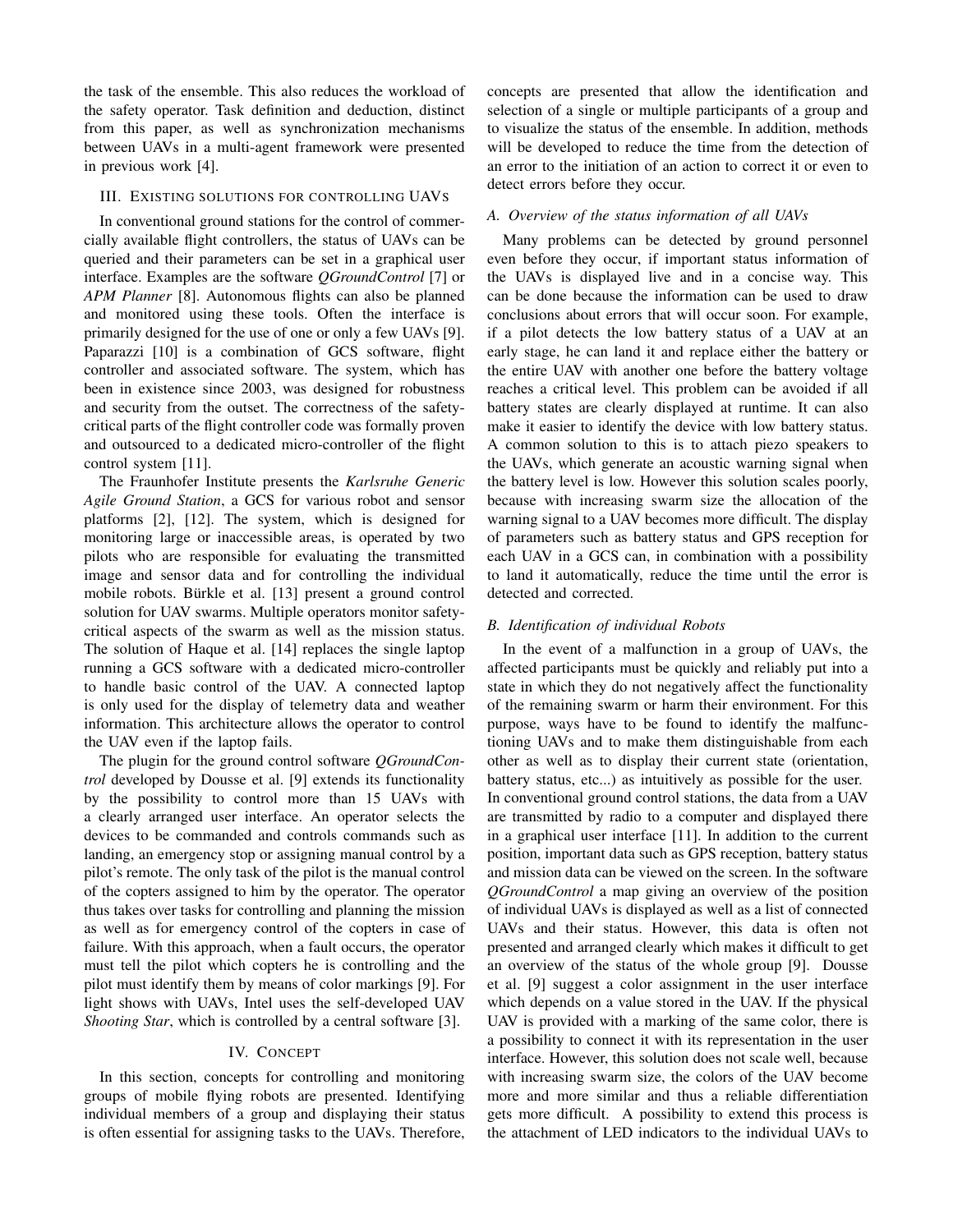provide additional feedback and to allow the pilot to see if the correct vehicles were selected. If different colored LEDs are attached to different places on the UAV, its orientation can be determined. The use of addressable RGB LEDs allows the additional display of different states (for example, blue for *selected*, flashing red for *low battery*).

#### *C. Reduction of the reaction time*

If a UAV in the ensemble should get out of control, it is important for the operator to be able to intervene quickly. In order to be able to control a swarm reliably even with an increasing number of participants, control commands need to be sent to several participants at the same time. In many existing ground control stations, control commands are sent to each UAV individually [9]. For each UAV it is necessary to select the UAV itself first and then the respective action. Often a parallel execution of a command is also mandatory. For example, if the UAVs fly in a close formation one after another, it would be fatal if the first UAV stops while the others continue their flight and collide with the first UAV. A synchronous and parallel execution of the commands is therefore essential. Global execution of commands can also be useful in cases like a global emergency stop.

# *D. Reaction to malfunctions*

If the malfunction of a UAV is detected and the correct UAV is identified, it is essential to provide the operator with a means to react to the error. When a UAV is malfunctioning it can be required to stop from moving any further by using *Loiter* (*Position-Hold*) mode. This can be useful if the UAV is flying towards an area where it could damage its environment. If a UAV is in the Loiter mode, it tries to maintain its position in space via the internal position control (see [15]). Disturbing influences, for example by light wind, are compensated by the position controller.

*a) Landing:* Executing the *Land* action causes the UAV to steadily reduce its altitude in a slow descent without continuing to fly in other directions (see [15]). To prevent drifting and to detect the distance to the ground, it is necessary that the UAV knows its position in space and actively counteracts a position deviation.

*b) Return to Home:* In *Return to Home* (RTH, also *Return to Launch* / RTL) mode, the UAV first climbs to a height where it cannot collide with obstacles near the ground. It then flies back to a *Home* point previously defined by the pilot, which is usually near the launch site. With this strategy, a UAV which is too far away from the group to be flown back safely manually (e.g. in case of loss of visual contact) can automatically fly back to the ground crew (see [15]).

If the UAV has no possibility to determine its position or if this is disturbed, then its position control no longer functions. The control possibilities are then limited to the following two basic functionalities

*c) Full Manual Control:* The UAV can be moved in all directions by manual control, i.e. by setting the direction of flight using a remote. However, due to the omission of position control, the UAV can drift and the position and

altitude must be maintained manually. This control option can be used as a strategy to safely land a UAV with disturbed position sensors.

*d) Emergency Stop:* If a UAV becomes completely uncontrollable, an emergency stop can be used to prevent the aircraft from continuing its flight and thus endangering the environment. The function is similar to that of an emergency stop switch in industrial machinery. In the case of the UAV, this means that power to all motors is turned off, which results in an immediate crash. Since the crash is highly likely to cause damage to the machine, this control option is intended as a last resort.

#### *E. Interface for exchangeable mission control software*

When developing software to be tested in combination with a group of UAVs (e.g. swarm algorithms, mission flights, connection of the hardware to other systems or further development of existing hardware and software features), errors in software and hardware cannot be ruled out. These can lead to UAVs getting out of control or not reacting to mission control commands. In this case, a safety controller decoupled from the development system can often still intervene and land the UAV safely. In scientific or development scenarios where the mission control software is under heavy development, it is essential to provide a separate system that can intervene on its own communication channel in case the main mission control program fails.

#### V. DESIGN AND IMPLEMENTATION

In this section, we present the design and implementation of our ground station *Ensemble Control* (ECO). This GCS allows for a reaction to various malfunctions in the ensemble in a way that minimizes the damage to UAVs and the environment.

# *A. Ground Control Station*

The GCS consists of a tablet PC connected to a radio remote control. UAVs can be selected and deselected using this tablet mounted over the remote control. It is also possible to perform tasks such as landing or an emergency stop. The wireless remote control is used to manually control the selected UAVs after the tablet has transferred control. The design of the GCS implements the reaction strategies defined in subsection IV-D.

The graphical user interface of the GCS was programmed in Java and is shown in Figure 1. On the left side of the screen, a list of all connected UAVs and their status information is displayed. For each UAV, there are buttons that allow the actions *Return to Home*, *Position-Hold*, *Land*, *Manual Control*, and *Emergency Stop* for that UAV to be started from a single user input. The buttons have large, colorful and uniform icons to help the operator find them quickly. The icons also have a white bar at the bottom to give feedback on what action is currently active. A selection of the corresponding UAVs is possible by selecting list entries. Afterwards, a menu on the right-hand side allows the same actions, which are also applicable to individual UAVs, to be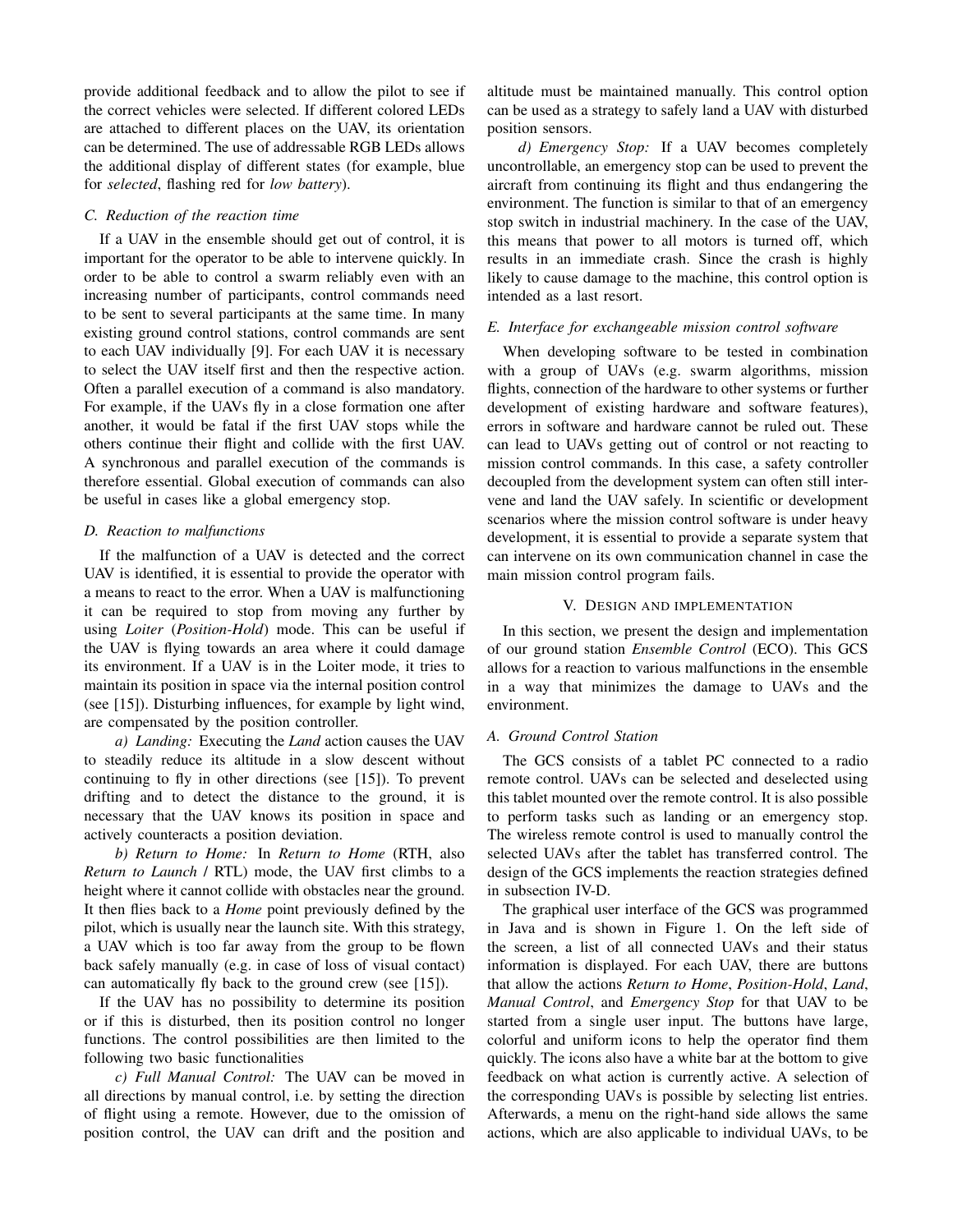| <b>Available Vehicles</b><br>Control Stop<br>Name<br>Stay<br>Color<br>Home<br>Land |                                                                                                        |   |             |  | <b>Global Actions</b> |  |                                              |
|------------------------------------------------------------------------------------|--------------------------------------------------------------------------------------------------------|---|-------------|--|-----------------------|--|----------------------------------------------|
|                                                                                    | Quad 0: May134<br>IP: /172.16.3.134<br><b>Disarmed</b><br><b>Tracking: NO FIX</b><br><b>Bat: 11.1V</b> | m | $\bigoplus$ |  | 68                    |  | $\bigoplus$<br>œ<br>i.                       |
|                                                                                    | Quad 1: May215<br>IP: /172.16.3.215<br><b>Disarmed</b><br><b>Bat: 12V</b><br>Tracking: NO FIX          | A |             |  | ŦΖ                    |  | Stay<br>Home<br>Control<br>Stop<br>Land<br>Ø |
|                                                                                    | Quad 2: May157<br>IP: /172.16.3.157<br><b>Disarmed</b><br>Tracking: NO_FIX<br><b>Bat: 11.4V</b>        | 6 |             |  |                       |  | Nothing                                      |
|                                                                                    | Quad 3: May62<br>IP: /172.16.3.62<br><b>Disarmed</b><br>Tracking: FIX 3D<br><b>Bat: 16.5V</b>          | m | $\bigoplus$ |  | 68                    |  | <b>Selection Actions</b>                     |
|                                                                                    | Quad 4: May76<br>IP: /172.16.3.76<br><b>Disarmed</b><br><b>Bat: 11.1V</b><br>Tracking: NO FIX          |   |             |  | 69.                   |  | $\bigoplus$<br><b>PA</b>                     |
|                                                                                    |                                                                                                        |   |             |  |                       |  | Stay<br>Home<br>Control<br>Stop<br>Land      |

Fig. 1. Graphical user interface of the tablet application: On the left side is a list of all available UAVs with their status information. For each UAV, the color, battery level, status of the position determination and IP and *MavLink* address are displayed.

carried out on all selected UAVs. It is also possible to execute all actions globally, i.e. for every UAV simultaneously. A corresponding menu is also located on the right side of the user interface.

If the pilot wants to influence a single device, for example control it manually, he presses the *Control* button in the list entry of the UAV. If several devices are to perform an action, he first selects them in the list before selecting an action (for example *Country*) in the *Selection Actions* menu. To control all UAVs at once, an action is selected in the *Global Actions* menu. For example, a global emergency stop can be executed by pressing the *Stop* button. In order to avoid accidentally triggering an emergency stop, a pilot must press an emergency stop button twice in quick succession. With the first press a warning signal sounds, with the second press the emergency stop is executed. All other controls also give the user both visual and audible feedback to make the use more efficient.

In addition, the user interface displays the parameters of each UAV that are important for the pilot. Thus the battery level, the status of the position tracking and the Armed / Disarmed status are directly visible for each UAV. Additionally, the parameters change their color depending on their value. For example, the voltage of a full battery is displayed in green. If it drops, the color of the display also changes from yellow to red. This is intended to make it easier to identify critical values. For the transmission of status information the *MAVLink*-Protocol [16] was used.

# *B. Selection Feedback*

In order to quickly assign the individual UAVs to their representation in the graphical user interface, they were provided with colored markers on all sides. The color of the markings is stored in the configuration of the flight controller of the respective device and can be read by the GCS, which then displays this color value in the GUI representation of the UAV (see Figure 1).

In order to give the pilot visual feedback on his actions at the UAV, individually addressable RGB LEDs were installed on each UAV. The LEDs of the UAV fulfill multiple functions. On the one hand, one set of LEDs per arm indicate the orientation of the UAV. Similar to the headlights of a car, the two rear arms shine red and the front ones yellow. Compared



Fig. 2. Extension of the existing hardware architecture.

to other solutions like differently colored propellers in the front and back, the LEDs provide better visibility, especially at long distances and at night. On the other hand, status information can be displayed directly on the device via additional LEDs. If the status LEDs light up green, this indicates that the UAV is currently being controlled by the pilot or is carrying out an action. When selecting devices, a blue light makes the pilot understand that all blue UAVs are currently selected. If the status LEDs are off, the UAV is neither selected nor controlled. The ESP8266 module filters the LED control packets from the *MAVLink* data stream sent by the GCS and drives the LED modules accordingly.

#### *C. Separate communication channel*

The GCS uses a tablet to control an Arduino Nano micro-controller via a serial interface (see fig. 2). The latter generates a PPM (pulse-pause modulation) signal, which is fed into the remote control via the teacher input. The extension makes it possible to overwrite channels of the remote control and thus to forward control signals from the tablet to the UAV.

The control signals of the UAV are coded into channels 7 and 8 of the radio remote control. It only feeds through channels 7 and 8 from the teacher input. For all other channels the stick or switch values of the remote control are used. Channel 7 is responsible for addressing the UAVs while channel 8 represents the action the UAV needs to execute. It is possible to address a single UAV, all currently selected UAVs or every UAV in the ensemble. The action can be selecting or deselecting a UAV or executing one of the reaction strategies defined in subsection IV-D.

To interpret the additional remote control signals the firmware of the flight controller was extended. The UAV checks channel 7 to see if it is currently addressed by the remote. If it is, it executes the action determined by channel 8. The ESP8266 module is used as the return channel for telemetry data. It is connected to the tablet via WiFi, but can still be used for communication with other devices. The separation between emergency control and mission control allows the user to use his own infrastructure for controlling the UAVs independently of the emergency control and to exchange them as required. When designing the GCS, care was taken to not block the use of any means for controlling the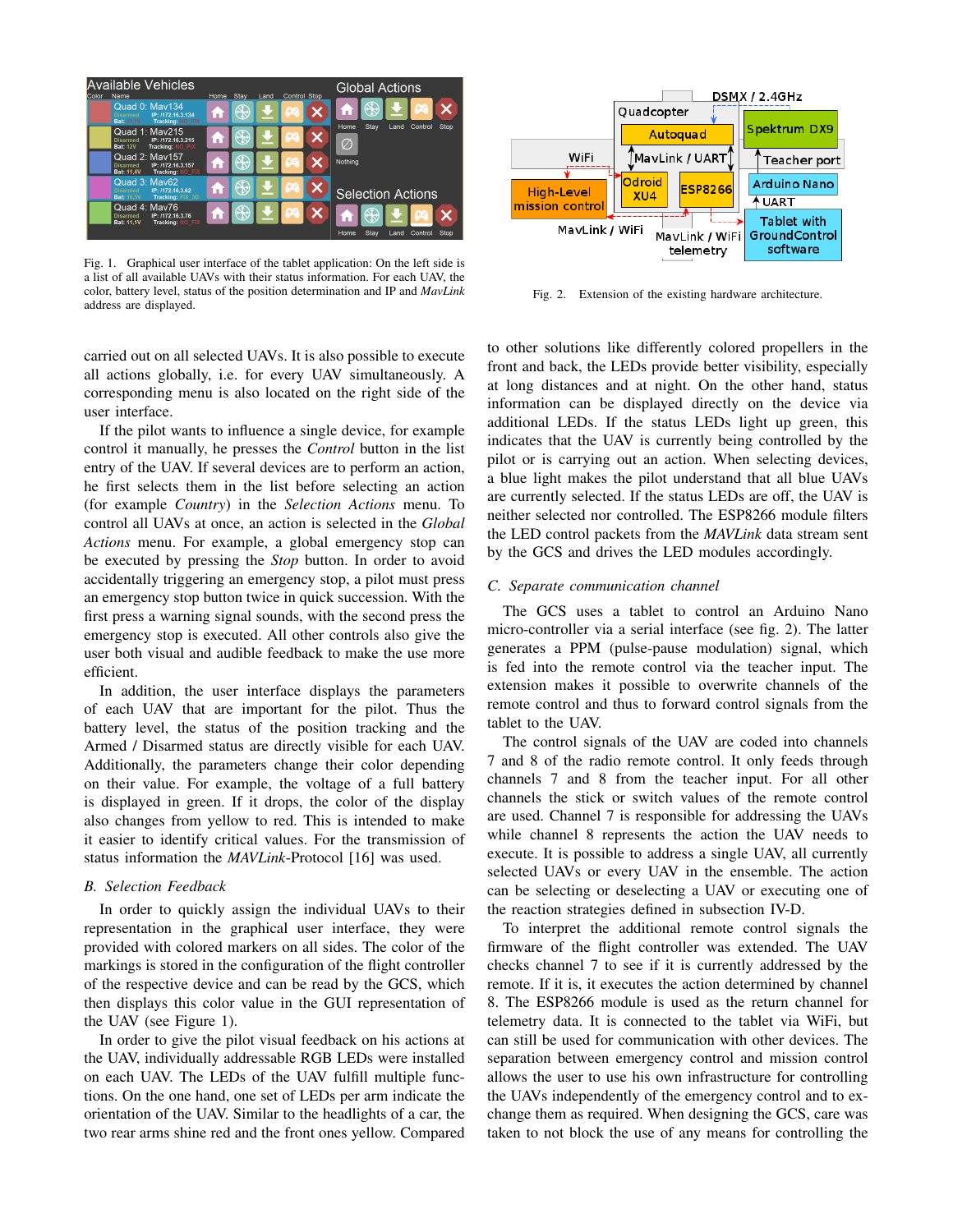UAV by external programs. The communication interfaces to the ESP module and the Odroid were not used exclusively and are still available for control by external software. This approach is in contrast to most other, which rely on the combination of both functionalities into one unit.

# VI. PROOF OF CONCEPT

In the following section the prototype is tested using two scenarios based on real applications for UAV ensembles. First the failure of a single UAV in a building inspection and then the failure of several UAVs carrying a payload are considered. For both scenarios, the reaction time from the occurrence of the fault until the system is transferred to a safe state and the covered distances are measured. For illustration, we provide a video of both setups<sup>1</sup>.

# *A. Inspection of a building with a UAV*

A possible application for UAVs is the inspection of buildings [17]. Here, a UAV films the building from different perspectives. In the example considered, a UAV with mounted camera is to automatically patrol parallel to a side of a building at a constant height in order to inspect it. In this scenario there is a no-fly zone, which includes the building and directly adjacent areas. A randomized error in the UAV's autonomous control software causes it to abort its mission at a random time and fly in a different direction causing it to either head for the no-fly zone or move away from it. In order to ensure a safe test environment, the test was carried out on a field without directly adjacent buildings, which was divided into different areas. Along this zone a UAV flies parallel to one side of the building between two points, which are about 15 m apart. It is oriented towards the building to inspect it with a camera. Its speed was limited to 2 m/s for the outdoor experiments. In addition, the firmware of the FC has been extended in such a way that the UAV deviates from this path after an arbitrary time and shows one of the following two malfunctions.

In situation 1, the UAV unexpectedly moves away from the building in a direction where there are no obstacles or people. In this case it is safe to try to bring it back under control. The reaction strategy *Position-Hold* prevents the UAV from flying away. The UAV can then be retrieved using the *Return to Home* function and landed either manually or automatically using the *Land*. In situation 2 the UAV moves towards the no-fly zone. Here the pilot has to decide if the UAV can be brought under control again. If this is not possible, the UAV will continue to enter the no-fly zone during the unsuccessful attempt. In this case, it is generally advisable to prevent the UAV from causing damage to its environment by making an emergency stop directly.

The two situations were tested and both a video and GPS position data of the UAV were recorded. For each situation the worst case scenario was considered, i.e. the drift of the UAV perpendicular to its flight path either into the no-fly zone or away from it. The speed of the UAV was limited to 2 m/s. In the first scenario, the pilot executed the reaction strategy *Stay* after about 1.2 s. The transmission of the signal to the UAV took about 0.8 s. The maximum deviation from the target position was reached about one second later. The UAV then flew back a little and came to a complete stop after another 2.7 s. The total time from the occurrence of the error until the UAV stopped was 5.7 s. In the second case of failure, the UAV flew into the no-fly zone at a maximum speed of 2 m/s after an undefined time and had to be brought to a standstill with an emergency stop. The reaction time of the pilot and the transmission time of the command is very similar to the first situation. Due to the changed reaction strategy, the UAV reached a standstill in less than 3.5 s after the error occurred. However, this was achieved by crashing the UAV. After some lateral movements the UAV breaks out in positive direction of the Y-axis into the no-fly zone. After about 4.5 m it comes to a standstill due to the crash. In comparison to the first situation, the maximum deviation from the target position is increased by about one meter. This behavior can be explained by the fact that in the first case the UAV brakes actively and thus reduces speed, whereas in an emergency stop the motors are switched off and the UAV continues falling in its original direction until it hits the ground.

#### *B. Collaborative transport of a payload with several UAVs*

In the second experiment the complexity of the setup was increased by using several UAVs. In this experiment four UAVs cooperatively transported a sensitive cable at a constant height. Four UAVs (Q1-Q4) alternately flew to two waypoints. They carried a cable which can be damaged by excessive tension. For this reason, they synchronized themselves so that they always flew in a line formation while keeping their distance from each other constant. After an indefinite period of time, some of the UAVs stopped due to a synthetically introduced software error, the others continued to fly. In order not to damage the cable, all UAVs first had to be stopped and then manually returned to the line formation to be able to land. The experiment was performed in an indoor flight laboratory. It is equipped with a Vicon camera tracking system and thus allows the exact positioning of the UAVs. The four UAVs were flying at an altitude of about 0.8 m and at a distance of about 1.5 m from each other. The distance between the two waypoints was two meters and the UAVs flew at a maximum speed of 0.45 m/s. The mission control was performed by a test program which was connected to the *Robotics API* [18]. This program let the UAVs fly to the waypoints in turn and made sure that some UAVs stop at a random time. The prototype of the GCS was running in parallel to the mission and allowed the pilot to intervene in case of an error. When the latter happened, the *Stay* action was first performed globally to prevent the UAVs from moving further apart. Then the stopped UAVs could be selected and their position in space could be changed by manual control to restore the line formation. Thus, by reducing the distance between the UAVs, a transported cable could be relieved.

<sup>1</sup>https://video.isse.de/eco